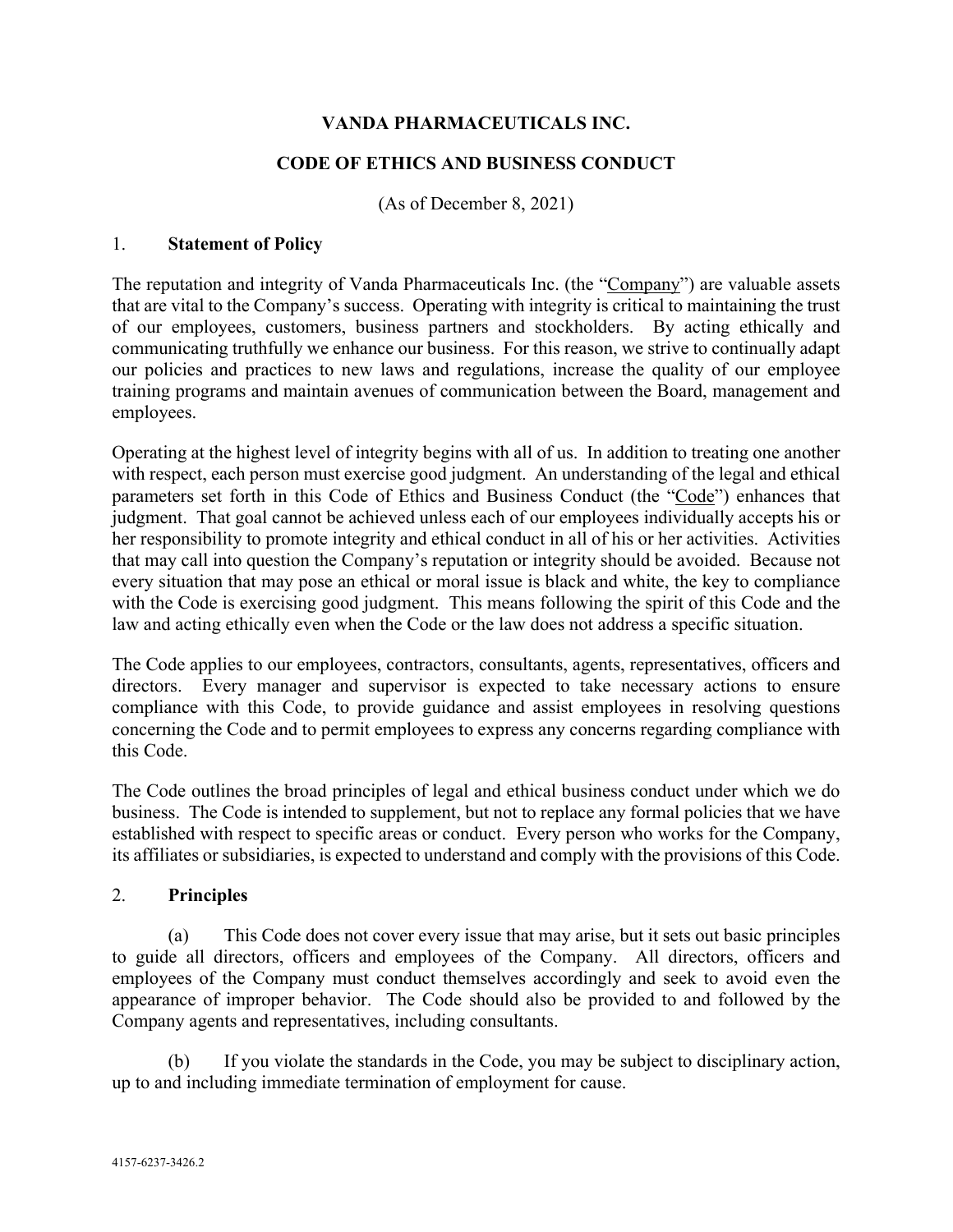(c) The Code supersedes all other informal procedures, instructions, practices or written or verbal representations to the extent that they are inconsistent with the Code. We are committed to continuously reviewing and updating our policies and procedures. The Code, therefore, is subject to modification.

(d) Nothing in the Code modifies the Company's at-will employment relationship with its employees.

#### 3. **Purpose**

The Code seeks to deter wrongdoing and to promote:

(a) Honest and ethical conduct, including the ethical handling of actual or apparent conflicts of interest between personal and professional relationships;

(b) Full, fair, accurate, timely and understandable disclosure in reports and documents that the Company files with, or submits to, the Securities and Exchange Commission (the "SEC") and in other public communications made by the Company;

(c) Compliance with applicable governmental laws, rules and regulations including, without limitation, the rules and regulations of the SEC, the federal Occupational Safety and Health Act, the U.S. Foreign Corrupt Practices Act (the "FCPA"), the Federal Food, Drug, and Cosmetic Act and the rules and regulations of the U.S. Food and Drug Administration (the "FDA"), the anti-kickback provisions of the federal Social Security Act and Department of Health and Human Services Office of the Inspector General regulations, the federal False Claims Act, and comparable state laws;

(d) The prompt internal reporting to an appropriate person or persons identified in the Code of violations of the Code; and

(e) Accountability for adherence to the Code.

# 4. **Compliance with Applicable Laws, Rules and Regulations**

Obeying the law, both in letter and spirit, is the foundation on which the Company's ethical standards are built. You must comply with all applicable laws, rules and regulations of the cities, states, provinces and countries in which we operate. Although you are not expected to know the details of these laws, it is important to know enough to determine when to seek advice from managers or other appropriate personnel. If a law conflicts with a policy in the Code, you must comply with the law. If you have any questions about these conflicts, ask your manager or the Company's Compliance Officer how to handle the situation.

# 5. **Ethical Conduct**

Beyond compliance with laws, the Company requires that all its employees, officers, and directors act in a manner that meets the highest standards of ethical behavior. This include the obligation to avoid any actual or apparent conflicts of interest in personal and professional relationships. The honesty and integrity of our business conduct must not be compromised. The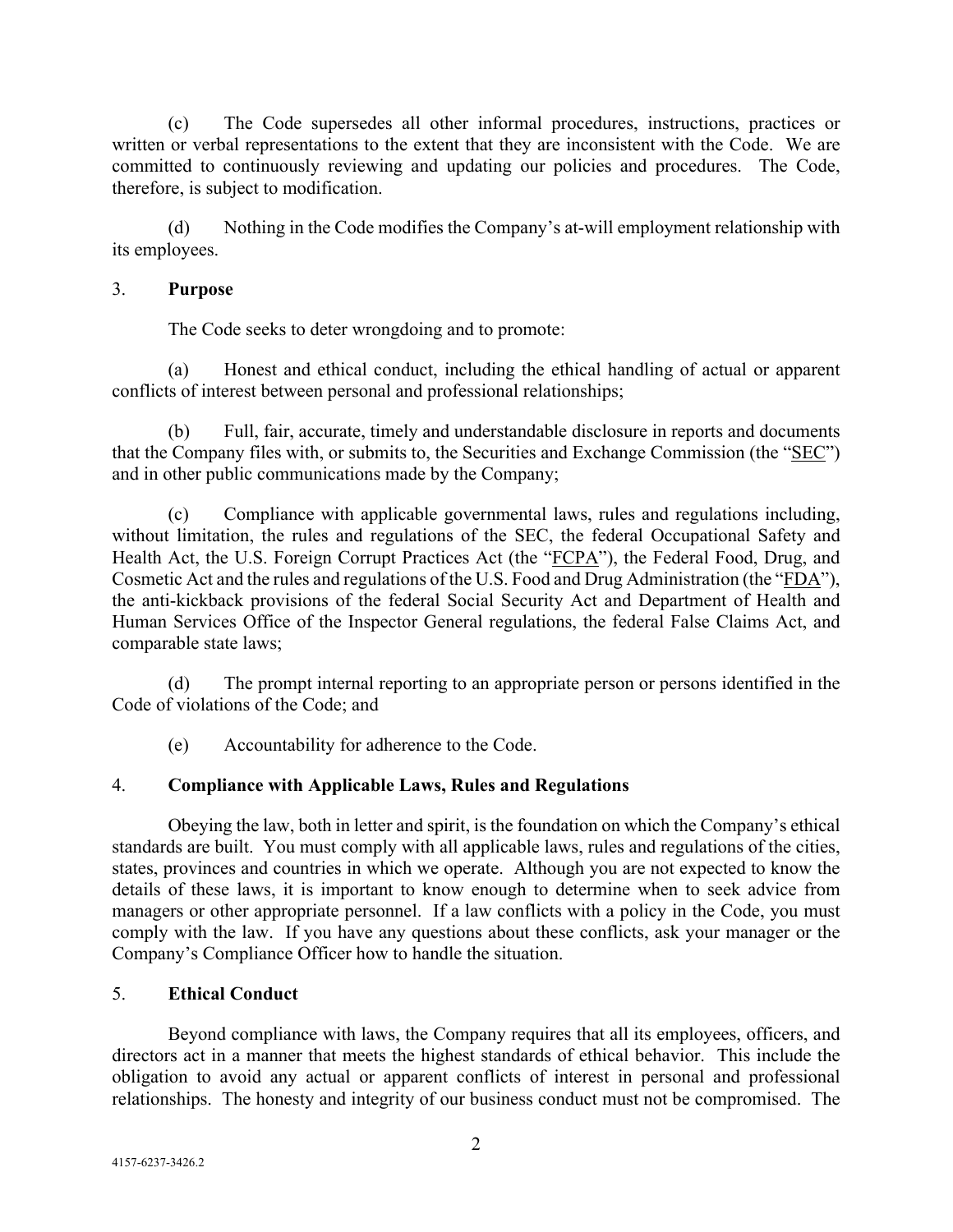Company will not condone ethical violations for the sake of personal gain, personal advantage, expediency, or perceived business advantage.

### 6. **Conflicts of Interest**

(a) It is the Company's policy that employees, officers and directors and others acting on the Company's behalf must be free from unreported conflicts of interest that could adversely influence their judgment, objectivity or loyalty to the Company in conducting the Company's business activities and assignments. The Company recognizes that employees, officers and directors may take part in legitimate financial, business, charitable and other activities outside their Company jobs, but any potential conflict of interest raised by those activities must be disclosed promptly as set forth below. Examples of a conflict of interest may include, but are not limited to:

(i) When a director, officer or employee takes actions or has interests that may make it difficult to perform his or her work objectively and effectively.

(ii) When a director, officer or employee, or a member of his or her family, receives improper personal benefits as a result of his or her position with the Company.

(iii) Almost always, when an employee works simultaneously for an entity that competes directly or otherwise in a meaningful way with the Company (a "competitor" for purposes of this Section 6) or, except on our behalf, a customer or supplier. You are not allowed to work for a competitor in any capacity.

(iv) When a director, officer or employee serves as a director of any company that competes with the Company.

(v) Owning or having a substantial interest in a competing company, supplier, contractor or collaborator.

(vi) Receiving a loan or guarantee from the Company benefitting an employee, officer, director or their family member.

(vii) When a director, officer or employee has a business or financial interest in a customer, supplier, developer or competitor of the Company. In deciding whether to make such an investment, you should consider the size and nature of the investment, your ability to influence decisions of the Company or of the other company, your access to confidential information of the Company or of the other company, and the nature of the relationship between the Company and the other company.

(viii) When a director, officer or employee conducts the Company business with a relative or significant other, or with a business with which a relative or significant other is associated in any significant role. Relatives include spouse, sister, brother, daughter, son, mother, father, grandparents, aunts, uncles, nieces, nephews, cousins, step relationships and in-laws. Significant others include persons living in a spousal or familial fashion (including same sex) with an employee.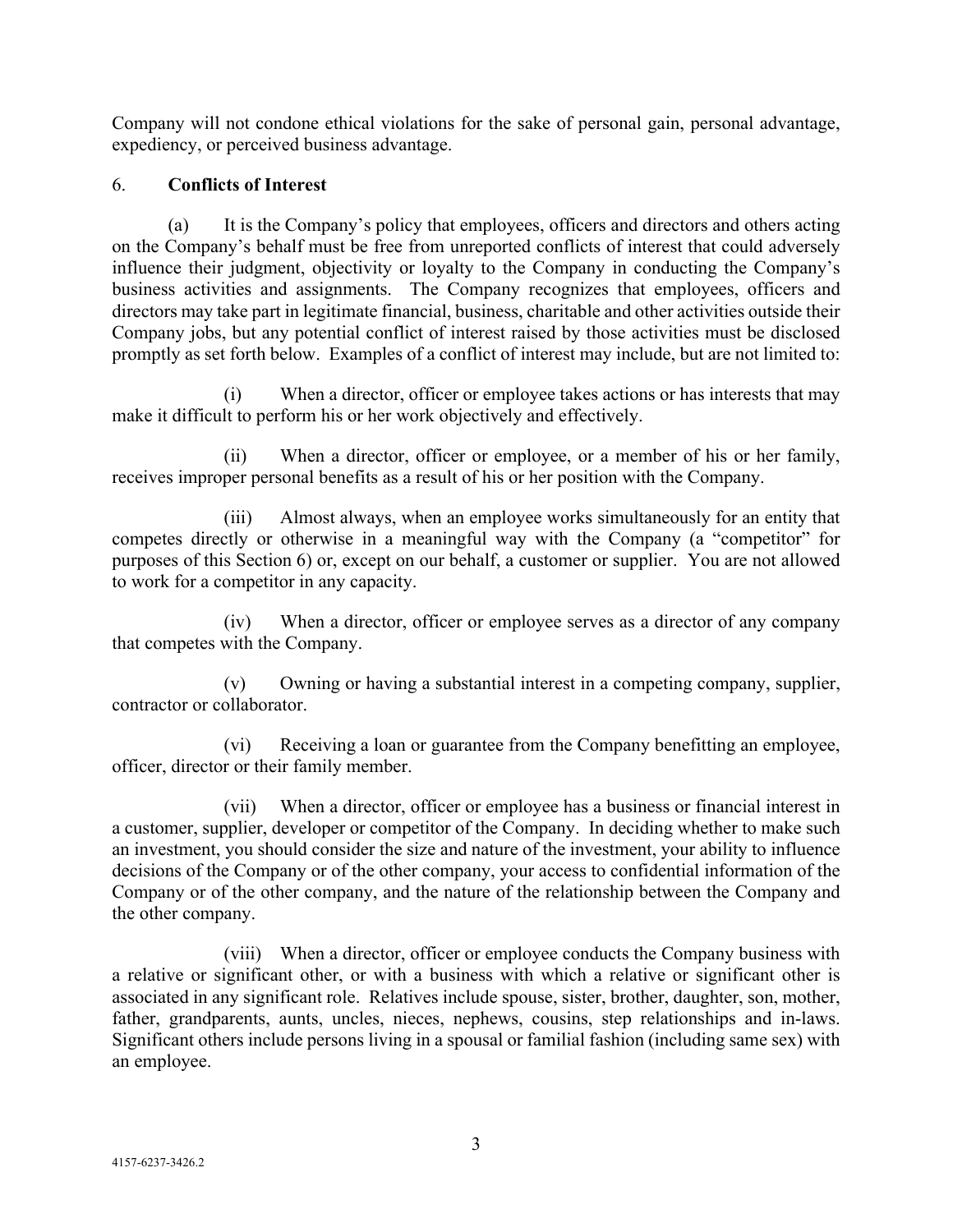(b) Conflicts of interest as described above and not reported to the Company are prohibited as a matter of the Company's policy, except in the case of any director, executive officer or member of the Company's management committee, with the informed written consent of the Board of Directors of the Company (the "Board") or pursuant to guidelines approved by the Board, or in the case of any other employees, with the informed written consent of the Company's Chief Executive Officer or Compliance Officer or pursuant to guidelines approved by the Company's Chief Executive Officer or Compliance Officer. Conflicts of interest may not always be clear-cut, so if you have a question, you should consult with higher levels of management or the Company's Chief Executive Officer or Compliance Officer. Although not every actual or potential activity creating a conflict of interest is automatically prohibited, you should disclose all details of the conflict to your manager, and if possible obtain written approval from the Company's Chief Executive Officer or Compliance Officer before participating in any such activity. Conflicts of interest are fact specific. For example, you may accept an approved gift from a vendor, but if you then decide to do business with that vendor without evaluating others, there could be a potential conflict of interest. If you become aware of a conflict or potential conflict, you should bring it to the attention of a manager or other appropriate personnel or consult the procedures described in "Personal Responsibility and Compliance Procedures" (below).

#### 7. **Public Disclosure of Information**

(a) The federal securities laws require the Company to disclose certain information in various reports that the Company must file with or submit to the SEC. In addition, from time to time, the Company makes other public communications, such as issuing press releases.

(b) The Company expects all directors, officers and employees who are involved in the preparation of SEC reports or other public documents to ensure that the information disclosed in those documents is full, fair, accurate, timely and understandable. Such individuals must also be familiar with and comply with our disclosure controls and procedures and our internal control over financial reporting.

(c) To the extent that you reasonably believe that questionable accounting or auditing conduct or practices have occurred or are occurring, report those concerns to the Company's Chief Executive Officer, Chief Financial Officer or Compliance Officer or in accordance with the Company's Whistleblower policy.

#### 8. **Insider Trading**

Compliance with insider trading laws is an area of particular importance to the Company as a publicly held corporation and as a good corporate citizen.

You are prohibited under both federal law and Company policy from purchasing or selling Company stock or the stock of any other company, such as existing or potential customers or suppliers, directly or indirectly, on the basis of material non-public information. Neither you nor the Company are permitted to use or share confidential information for stock trading purposes or for any other purpose, except the conduct of our business. All non-public information about the Company should be considered confidential information. To use "material non-public information" about the Company or the market for the Company's securities for personal financial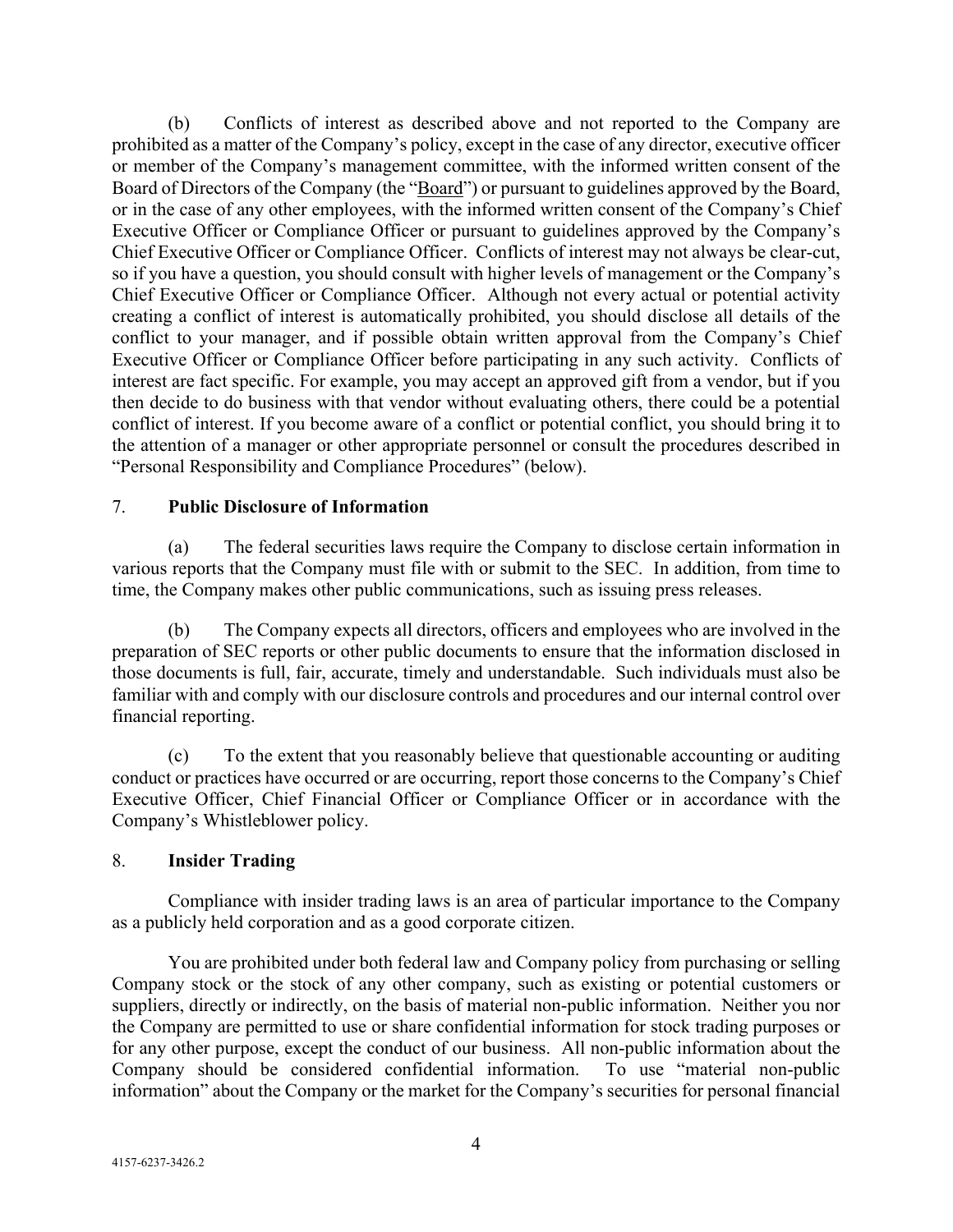benefit or to "tip" others who might make an investment decision on the basis of this information is not only unethical, but also illegal, and could result in criminal prosecution in addition to the termination of your employment. "Material non-public information" includes information that is not available to the public at large that could affect the market price of the Company's or another company's securities and that a reasonable investor would consider important in deciding whether to buy, sell or hold the securities. In order to assist with compliance with laws against insider trading, the Company has adopted an Insider Trading Policy. A copy of that policy, which has been distributed to every employee, is available on the Company's internal website. This Code does not supersede or replace the Insider Trading Policy, and is meant only to supplement and reinforce the restrictions and guidance of the Insider Trading Policy with respect to securities transactions. If you have any questions, please consult the Company's Compliance Officer.

### 9. **Corporate Opportunities**

You are prohibited from taking for yourself opportunities that are discovered through the use of corporate property, information or position without the informed prior consent of the Board. You may not use corporate property or information obtained through your position with the Company for improper personal gain, and you may not compete with the Company directly or indirectly. Furthermore, you owe a duty to the Company to advance its legitimate interests when such an opportunity arises.

### 10. **Loans**

Under SEC rules, the Company is not allowed to provide loans (or guarantee loans) to its executive officers and directors or their family members. The Compensation Committee of the Board must approve any Company loan to any other service provider.

# 11. **Discrimination, Harassment and Retaliation**

The diversity of the Company's employees is a tremendous asset. The Company is firmly committed to providing equal opportunity in all aspects of employment and will not tolerate any illegal discrimination, harassment or retaliation of any kind. Examples of such behavior include derogatory comments based on gender, sexual orientation, racial or ethnic characteristics and inappropriate sexual advances. Please consult the Company's employee handbook for more information on the Company's policy against such conduct.

#### 12. **Health and Safety**

(a) The Company strives to provide its employees with a safe and healthy work environment. You are responsible for helping to maintain a safe and healthy workplace for all employees by following safety and health rules and immediately reporting accidents, injuries and unsafe equipment, practices or conditions.

(b) Violence and threatening behavior are not permitted. Employees must report to work in condition to perform their duties, free from the influence of illegal drugs or alcohol. The abuse of alcohol or illegal drugs in the workplace will not be tolerated.

# 13. **Record-keeping**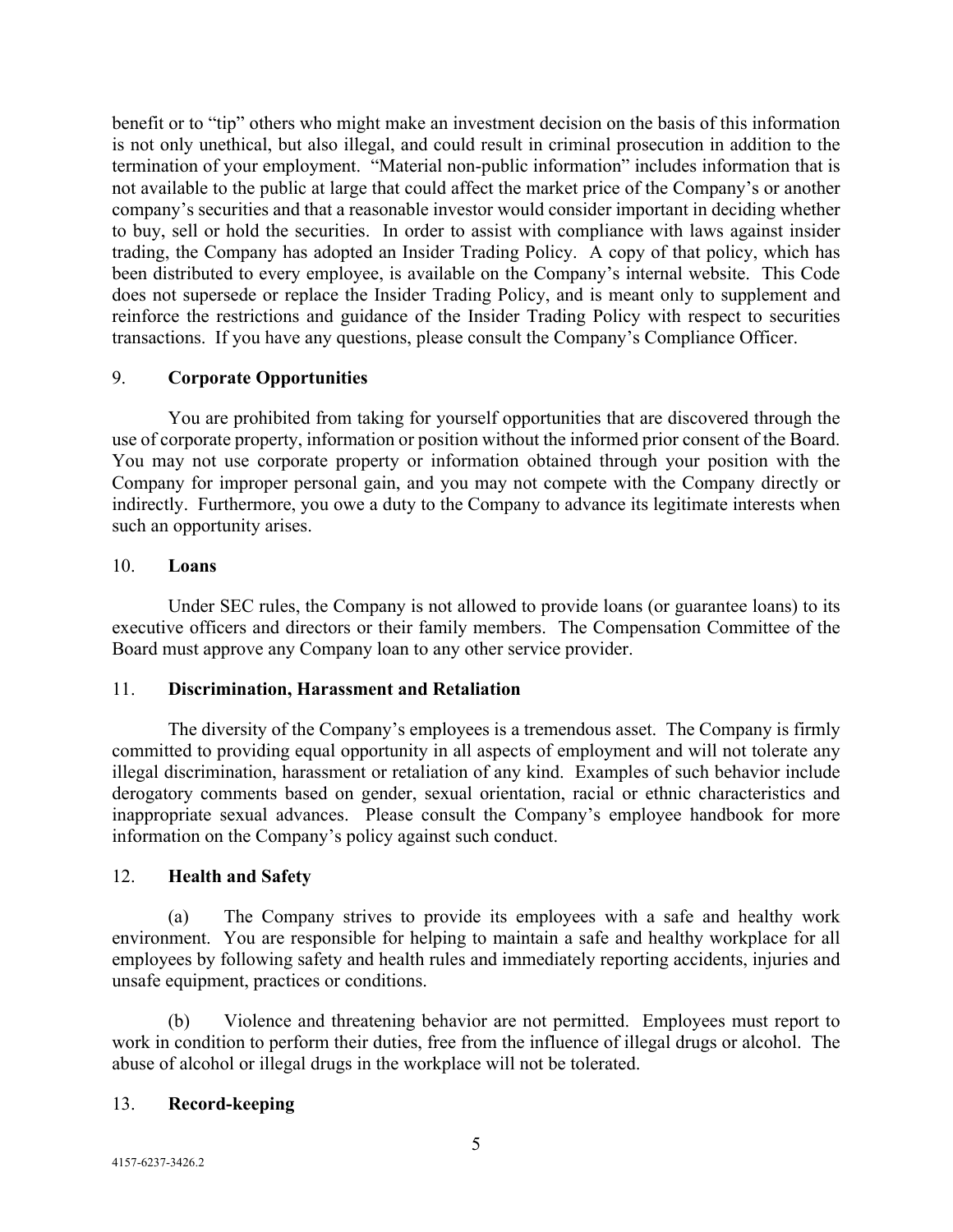(a) The Company requires honest and accurate recording and reporting of information in order to make responsible business decisions and to comply with the law. For example, employees who must report their hours worked must only report the true and actual number of hours worked (whether for purposes of individual pay or for purposes of reporting such information to customers). The Company also requires each director and employee to disclose any transaction or arrangement among such individual or any family member or affiliated entity of such individual, on the one hand, and any other director, employee or any family member or affiliated entity of such other individual, on the other hand, that in any way relates to or arises out of such individual's professional relationship with the Company.

(b) Many employees regularly use business expense accounts, which must be documented and recorded accurately in accordance with the Company's policies. If you are not sure, whether you may seek reimbursement for a certain expense, ask your manager or the Compliance Officer.

(c) All of the Company's books, records, accounts and financial statements must be maintained in reasonable detail, must appropriately reflect the Company's transactions and must conform both to applicable legal requirements and to the Company's system of internal controls. Unrecorded or "off the books" funds or assets should not be maintained unless permitted by applicable law or regulation.

(d) Business records and communications often become public, and you should avoid exaggeration, derogatory remarks, guesswork or inappropriate characterizations of people and companies that can be misunderstood. This policy applies equally to e-mail, internal memos and formal reports. Records should always be retained or destroyed according to the Company's record retention policies. In accordance with those policies, in the event of litigation or governmental investigation, please consult the Company's Compliance.

# 14. **Confidentiality**

You must maintain the confidentiality of confidential information entrusted to you by the Company or its customers, except when disclosure is authorized by the Company's established written policies or its Compliance Officer or required by laws or regulations. Confidential information includes all non-public information that might be of use to competitors, or harmful to the Company or its customers, if disclosed, and information that suppliers and customers have entrusted to us. The obligation to preserve confidential information continues even after employment ends. In connection with this obligation, every employee is required to sign a confidentiality and proprietary information agreement when he or she began his or her employment with the Company.

# 15. **Protection and Proper Use of the Company's Assets**

(a) You should endeavor to protect the Company's assets and ensure their efficient use. Any suspected incident of fraud or theft must immediately be reported for investigation. The Company's equipment may not be used for non-Company business, though limited incidental personal use is permitted if such use does not interfere with an employee's job duties or performance and it does not put the Company or its property at risk.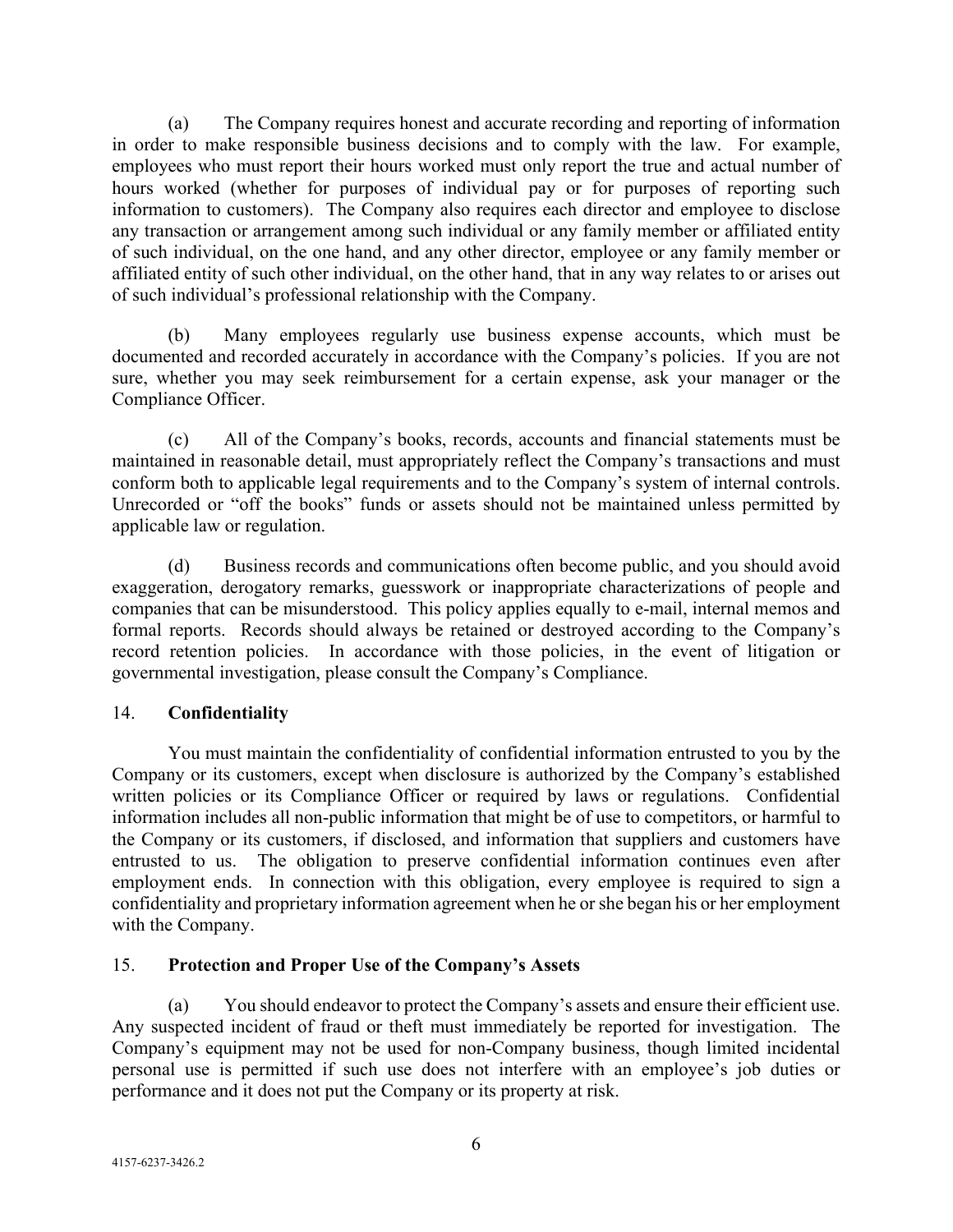(b) Your obligation to protect the Company's assets includes protecting its proprietary information. Proprietary information includes intellectual property such as trade secrets, patents, trademarks and copyrights, as well as business, marketing and service plans, engineering and manufacturing ideas, designs, databases, records, salary information and any unpublished financial data and reports. Unauthorized use or distribution of such information would violate the Company's policy and could also be illegal and result in civil or even criminal penalties.

#### 16. **Competition and Fair Dealing**

The Company seeks to outperform its competition fairly and honestly. Using or disclosing, or encouraging others to use or disclose, other companies' proprietary, confidential or trade secret information, without the owner's prior consent, and any theft or misappropriation of such information is strictly prohibited. You should endeavor to respect the rights of and deal fairly with the Company' customers, suppliers, competitors and employees.

### 17. **Gifts**

The purpose of business entertainment and gifts in a commercial setting is to create goodwill and sound working relationships, not to gain unfair advantage with customers. No gift or entertainment should ever be offered, given, provided or accepted by you unless it:

- (a) is not a cash gift,
- (b) is consistent with customary business practices,
- (c) is not excessive in value,
- (d) cannot be construed as a bribe or payoff, and
- (e) does not violate any laws or regulations.

Please do not solicit or request any gift and do not give or accept any gift that would affect or influence, or give the appearance of affecting or influencing, the business relationship at hand or your judgment in carrying out your duties and responsibilities for the Company. You may never use personal funds or resources to do something that cannot be done with Company resources, and you also are not allowed to lower the value of a gift by absorbing a portion of the cost yourself.

In addition, you should avoid any actions that create a perception that the Company sought or received favorable treatment from other entities or people in exchange for business courtesies such as gifts, gratuities, meals, refreshments, entertainment or other benefits. On occasion, you may be offered a gift, travel, or other compensation by someone in connection with the work you do here at the Company. A good rule of thumb to use in considering whether to accept the gift is whether you would be comfortable telling your manager about the gift or having your acceptance of it known by the public. Please discuss with your manager any gifts or proposed gifts that you are not certain are appropriate.

#### 18. **Payments to Government Personnel**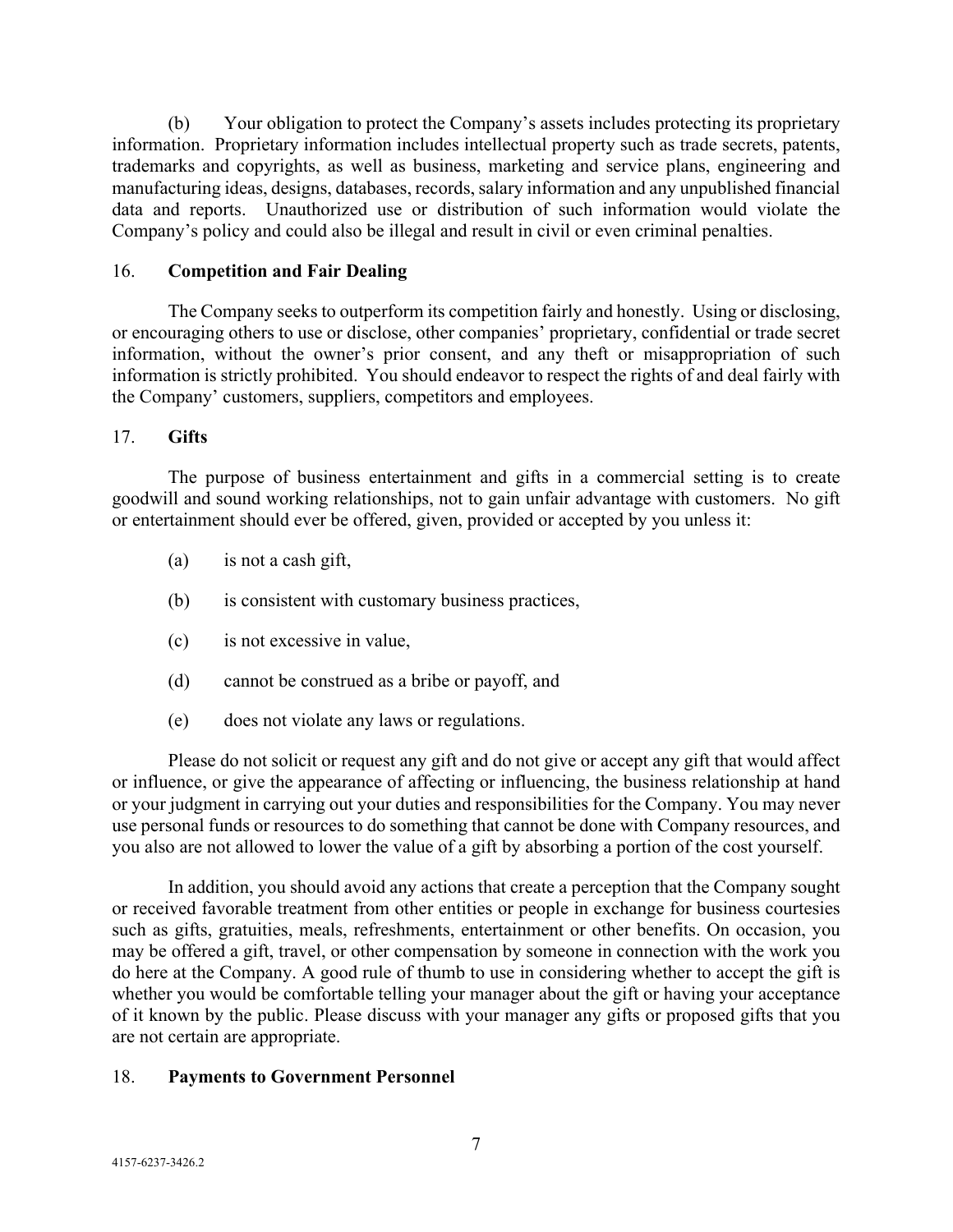(a) The FCPA prohibits giving anything of value, directly or indirectly, to officials of foreign governments or foreign political candidates in order to obtain or retain business. It is strictly prohibited to make illegal payments to government officials of any country. The Company's Compliance Officer can provide guidance to you in this area.

(b) In addition, the U.S. government has a number of laws and regulations regarding business gratuities that may be accepted by U.S. government personnel. The promise, offer or delivery to an official or employee of the U.S. government of a gift, favor or other gratuity in violation of these rules would not only violate the Company's policy, but could also be a criminal offense. State and local governments, as well as foreign governments, may have similar rules.

# 19. **Special Ethics Obligations for Employees with Financial Reporting Responsibilities**

(a) As a public company, it is important that the Company's filings with the SEC be accurate and timely. Depending on your position within the Company, you may be called upon to provide information to assure that the Company's public reports are complete, fair and understandable. The Company expects you to take this responsibility seriously and to provide prompt and accurate answers to inquiries related to the Company's public disclosure requirements.

(b) The Finance department bears a special responsibility for promoting integrity throughout the organization, with responsibilities to stakeholders both inside and outside the Company. The Chief Executive Officer, Chief Financial Officer, Controller and other finance personnel each have a special role both to adhere to these principles themselves and also to ensure that a culture exists throughout the Company as a whole that ensures that fair and timely reporting of financial results and conditions.

(c) Because of this special role, the Chief Executive Officer, Chief Financial Officer or Controller and all other and all members of the Company's finance department are bound by the following Financial Officer Code of Ethics. Each agrees that he or she will:

(i) Act with honesty and integrity;

(ii) Avoid actual or apparent conflicts of interest in professional and personal relationships;

(iii) Provide information that is accurate, complete, objective, relevant, timely and understandable to ensure full, fair, accurate timely and understandable disclosure in reports and documents that the Company files with, or submits to, government agencies and in other public communications;

(iv) Accept responsibility for the full, fair, accurate, timely and understandable disclosure in the periodic reports required to be filed by the Company with the SEC;

(v) Bring promptly to the attention of the Chief Executive Officers, Chief Financial Officer or Compliance Officer any material information of which he or she may become aware that affects the disclosures made by the Company in its public filings;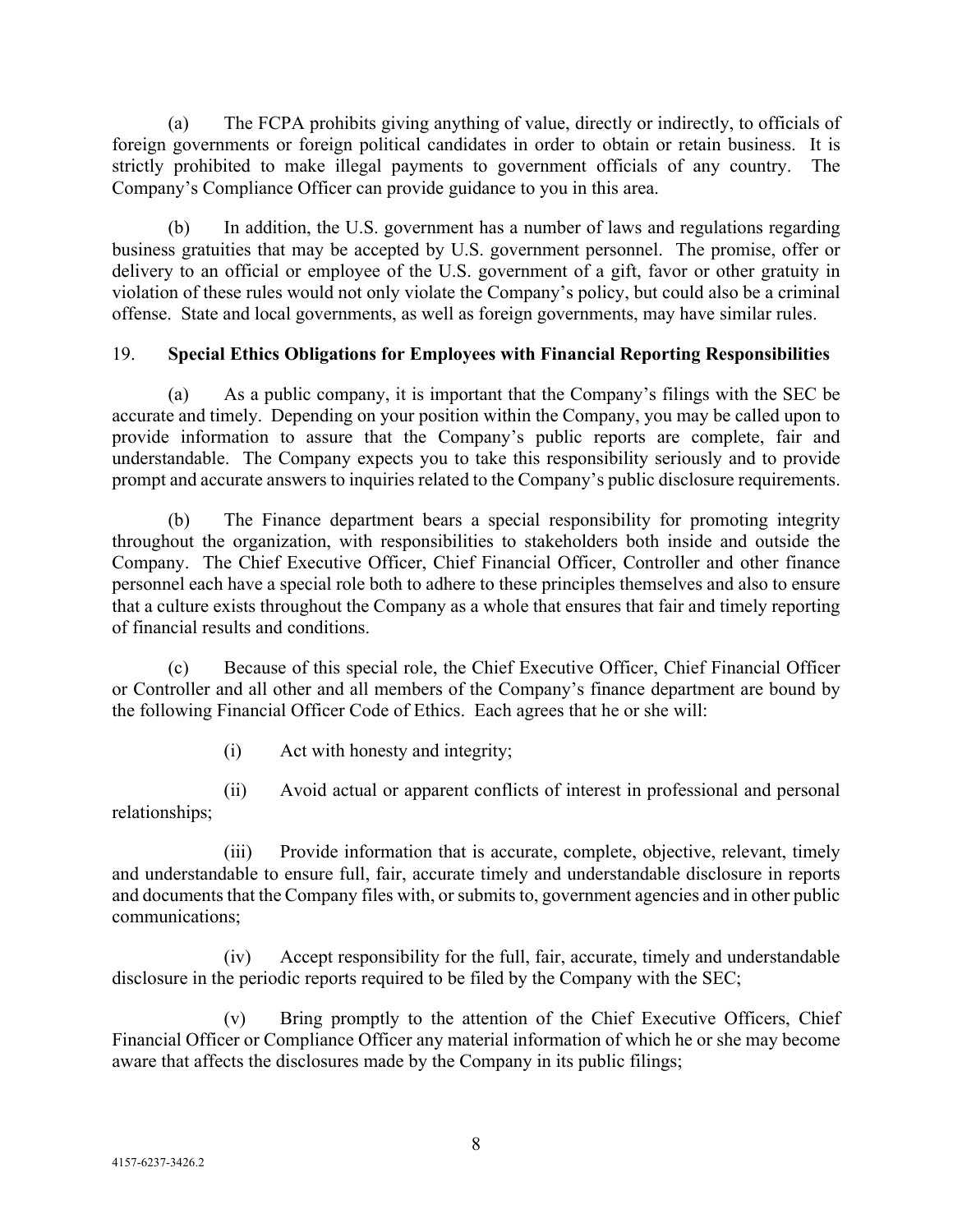(vi) Bring to the attention of the Chief Executive Officer, Chief Financial Officer, Compliance Officer or Audit Committee of the Company any significant deficiencies in the design or operation of internal controls which could adversely affect the Company's ability to record, process, summarize and report financial data;

(vii) Bring to the attention of the Chief Executive Officer, Chief Financial Officer, Compliance Officer or Audit Committee of the Company any fraud that involves management or other employees who have a significant role in the Company's financial reporting, disclosures or internal controls;

(viii) Bring to the attention of the Chief Executive Officer, Chief Financial Officer, Compliance Officer or Audit Committee any information concerning any violation of this Code, including any conflicts of interest involving any employees who have a significant role in the Company's financial reporting, disclosures or internal controls; and

(ix) Bring to the attention of the Chief Executive Officer, Chief Financial Officer, Compliance Officer or Audit Committee any information concerning a material violation of the securities or other laws, rules or regulations applicable to the Company and the operation of its business.

(x) Violations of the foregoing special ethics obligations, including failures to report potential violations by others, will be viewed as a severe disciplinary matter that may result in personnel action, including termination of employment.

### 20. **Healthcare Compliance Matters**

The Company is subject to a number of federal and state healthcare laws that are intended to, among other things, protect the health and well-being of patients that may be candidates for the Company's products. To ensure compliance with these laws, the Company has developed a Corporate Compliance Program, which consists of a series of policies and procedures. You are required to review and comply with these policies and procedures as they relate to your responsibilities within the company and to report any behaviors that may indicate non-compliance with such laws and/or the Company's Corporate Compliance Program. Copies of all Company policies and procedures are available on the Company intranet website.

(a) Interactions with Health Care Professionals. The federal Anti-Kickback Statute prohibits the offering of anything of value that is intended to influence a person to recommend, prescribe or purchase a product (including prescription medication) that may be reimbursed by the government (e.g., Medicare or Medicaid). The Company is committed to complying with these laws. Certain interactions with health care professionals and programs offered by the Company, including but not limited to speaker programs, consulting arrangements, and support for scientific and educational activities, need to be reviewed to ensure compliance with these laws. The Company's' s Corporate Compliance Program is consistent with the Code on Interactions with Healthcare Professionals adopted by the Pharmaceutical Research Manufacturers of America (PhRMA Code) and the Office of Inspector General's Compliance Program for Pharmaceutical Manufacturers (OIG Guidelines). If you are involved in commercial activities on behalf of the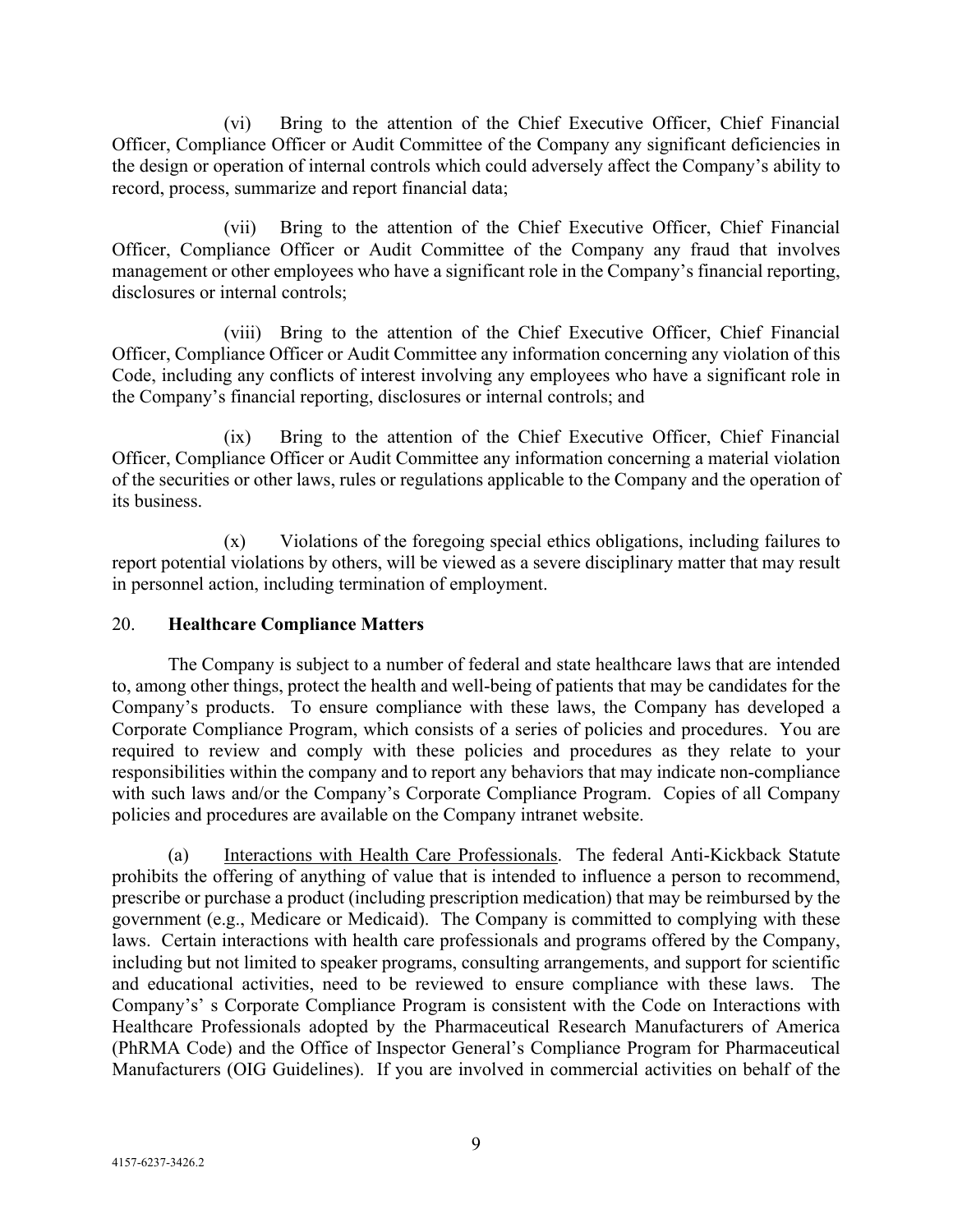Company, you must comply with all Company policies and procedures with respect to interactions with health care providers.

(b) Product Information and Marketing. The Company is committed to facilitating the safe, effective, and knowledgeable use of our products consistent with the approved prescribing information, and to providing truthful, non-misleading information to physicians and patients that is supported by scientific evidence. We are also committed to abiding by the laws and regulations that apply to advertising and promotion of our products, including rules of the FDA and other regulatory authorities. If you are engaged in sales and marketing activities, you must comply with all Company policies and procedures with respect to promotional activities.

(c) Product Complaints and Adverse Events. Any employee, officer or director that becomes aware of a product complaint or adverse reaction to a Company product is required to report the information immediately to the Company's Chief Medical Officer in accordance with Company policy.

(d) Patient Privacy. All employees, officers and directors must respect the privacy of the patient and the patient's relationship with his or her health care provider at all times. During the course of your business activities you may come into contact with, or have access to, a person's medical records or other medical or personal information. You must guard the confidentiality of all medical and personal information that you have access to in accordance with Company policy.

(e) The False Claims Act. In cases of reimbursement for pharmaceutical products under a federal health care program, such as Medicare and Medicaid, the federal government considers the promotion of an unapproved drug or an unapproved use of an approved drug to be a false claim against the government and unlawful. Similarly, the provision of a kickback in connection with the promotion of the product is a violation of the False Claims Act. If you are engaged in sales and marketing activities, you must comply with all Company policies and procedures with respect to promotional activities.

(f) Government Price Reporting Laws. The Company is party to state and federal pricing agreements, and is subject to price reporting obligations under those agreements and under various governing laws. These reporting requirements impact the level of rebates we pay to government programs, such as rebates under the Medicaid Rebate Act, certain state pharmaceutical assistance programs, and the reimbursement paid by the Medicare program for certain drug products. Any price reporting errors or omissions could lead to significant financial penalties, and in some cases, criminal penalties. The Company has developed and implemented policies and procedures that are designed to ensure price reporting accuracy and compliance, and you must comply with these policies if your responsibilities relate to government pricing.

# 21. **Reporting Illegal or Unethical Behavior**

(a) You are encouraged to talk to supervisors or members of management about observed illegal or unethical behavior or when in doubt about the best course of action in a particular situation. If you report illegal or unethical behavior to a supervisor or a member of management, the individual receiving the complaint has an affirmative duty to report that information to the Company's Compliance Officer (or the Chief Executive Officer if the complaint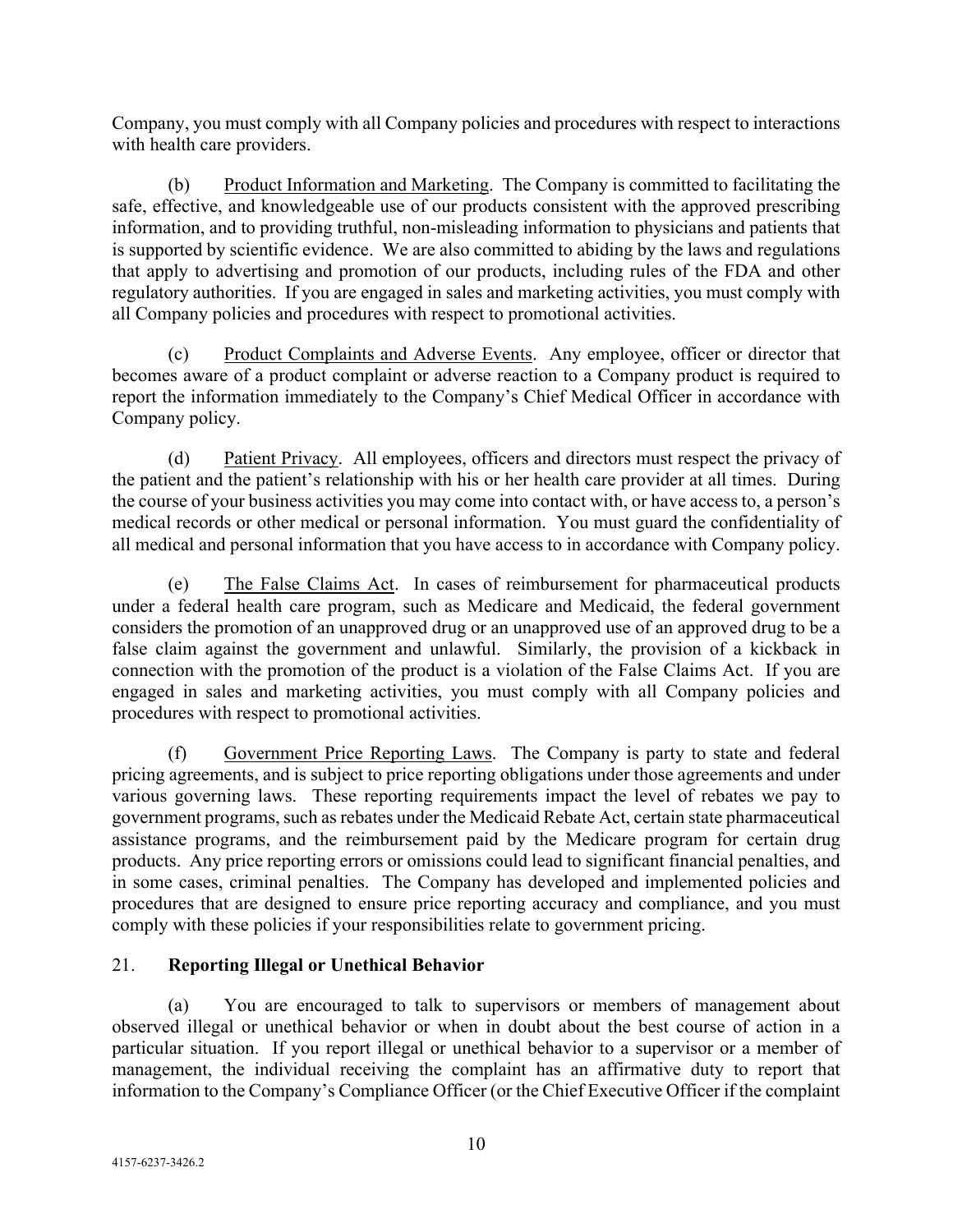relates to the Compliance Officer). It is the policy of the Company not to allow retaliation for reports of misconduct by others made in good faith by employees. You are expected to cooperate in internal investigations of misconduct.

(b) In addition to, or as an alternative to reporting any perceived violations of this Code to the individuals named above, an electronic report may be logged through an external service: [www.vandapharma.ethicspoint.com.](http://www.vandapharma.ethicspoint.com./) The individual filing the report can elect to make the report by use of the Company's anonymous Whistleblowers reporting system that is accessible via the following toll free phone number: 1-866-848-9791 or through the internet at the following website: [www.vandapharma.ethicspoint.com.](http://www.vandapharma.ethicspoint.com./) Entering a complaint through the Whistleblowers reporting system will be confidentially and automatically forwarded to the Compliance Officer and the appropriate members of the Company's Executive Team and/or Board of Directors for review and consideration.

(c) The Compliance Officer or, if warranted, a member of the Board of Directors, will maintain a log of all complaints, tracking their receipt, investigation and resolution, and shall prepare a periodic summary report thereof for the Board of Directors or the appropriate Committee. Copies of complaints and the log will be maintained by the Compliance Officer in accordance with the Company's document retention policy. In no event shall these materials be destroyed before the complaint and related matter is resolved.

# 22. **Money-Laundering and Third-party Payments**

We are committed to complying fully with all anti money-laundering and antiterrorism laws throughout the world. Money-laundering occurs when individuals or organizations attempt to conceal illicit funds or make such funds look legitimate. If you are requesting payments to vendors or potential vendors, or are monitoring payments we receive, you must flag suspicious activity. The following examples may be indications of potential money-laundering:

- Attempts to make large cash payments
- Payments by or to someone who is not a party to the relevant contract
- Requests to pay more than provided for in the relevant contract
- Payments made in currencies other than those specified in the relevant contract
- Payments from an unusual, non-business account

# 23. **Personal Responsibility and Compliance Procedures**

We must all work to ensure prompt and consistent action against violations of the Code. However, in some situations it is difficult to know if a violation has occurred. Since we cannot anticipate every situation that will arise, it is important that we have a way to approach a new question or problem.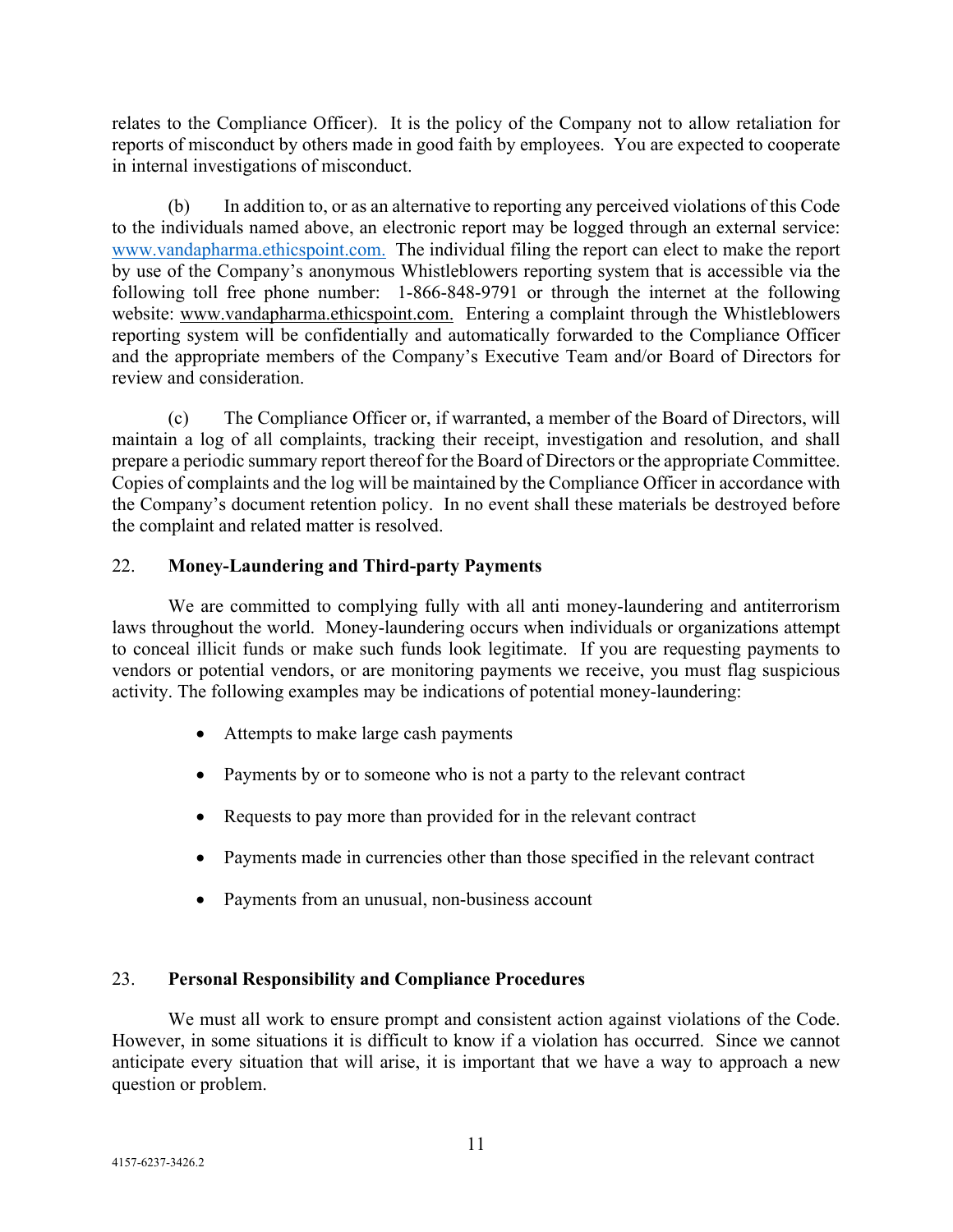(a) These are the steps to keep in mind:

(i) Make sure you have all the facts. In order to reach the right solutions, we must be as fully informed as possible.

(ii) Ask yourself: What specifically am I being asked to do? Does it seem unethical or improper? These questions will enable you to focus on the specific question you are faced with and the alternatives you have. Use your judgment and common sense; if something seems unethical or improper, it probably is.

(iii) Clarify your responsibility and role. In most situations, there is shared responsibility. Are your colleagues informed? It may help to get others involved and discuss the problem.

(iv) Discuss the problem with your manager. This is the basic guidance for all situations. In many cases, your manager will be more knowledgeable about the question and will appreciate being brought into the decision-making process. Remember that it is your manager's responsibility to help solve problems.

(v) Seek help from the Company's resources. In the rare case where it may not be appropriate to discuss an issue with your manager or where you do not feel comfortable approaching your manager with your question, discuss it with the Company's Compliance Officer or head of Human Resources.

(vi) You may report ethical violations in confidence and without fear of retaliation. If your situation requires that your identity be kept secret, your anonymity will be protected to the greatest extent possible. The Company does not permit retaliation of any kind against employees for good-faith reports of ethical violations.

(vii) Always ask first, act later. If you are unsure of what to do in any situation, seek guidance.

(b) The Compliance Officer or such other person as is designated by the Company's Board of Directors shall be responsible for ensuring that the Code becomes an integral part of the Company's culture (the "Ethics Manager"). The Company shall ensure that all employees have access to the Code on the Company's internal website and shall provide each employee with a hard copy of the Code upon request. The Company will take such actions as it deems necessary to promote high standards of ethical conduct and to instruct employees regarding improper or illegal conduct. The Company shall maintain a record of all incidents reported as violations of this Code, and the Ethics Manager shall provide the Board of Directors on at least a quarterly basis a report summarizing all communications expressing complaints or concerns received and all actions taken by the Company in response thereto.

(c) The Ethics Manager shall be responsible to review the Code with all of the Company's employees. Managers are the "go to" persons for employee questions and concerns, especially in the event of a potential violation. Managers will immediately report any violations or allegations to the Ethics Manager and will work with the Ethics Manager in assessing areas of concern, potential violations, any needs for enhancement of the Code and overall compliance with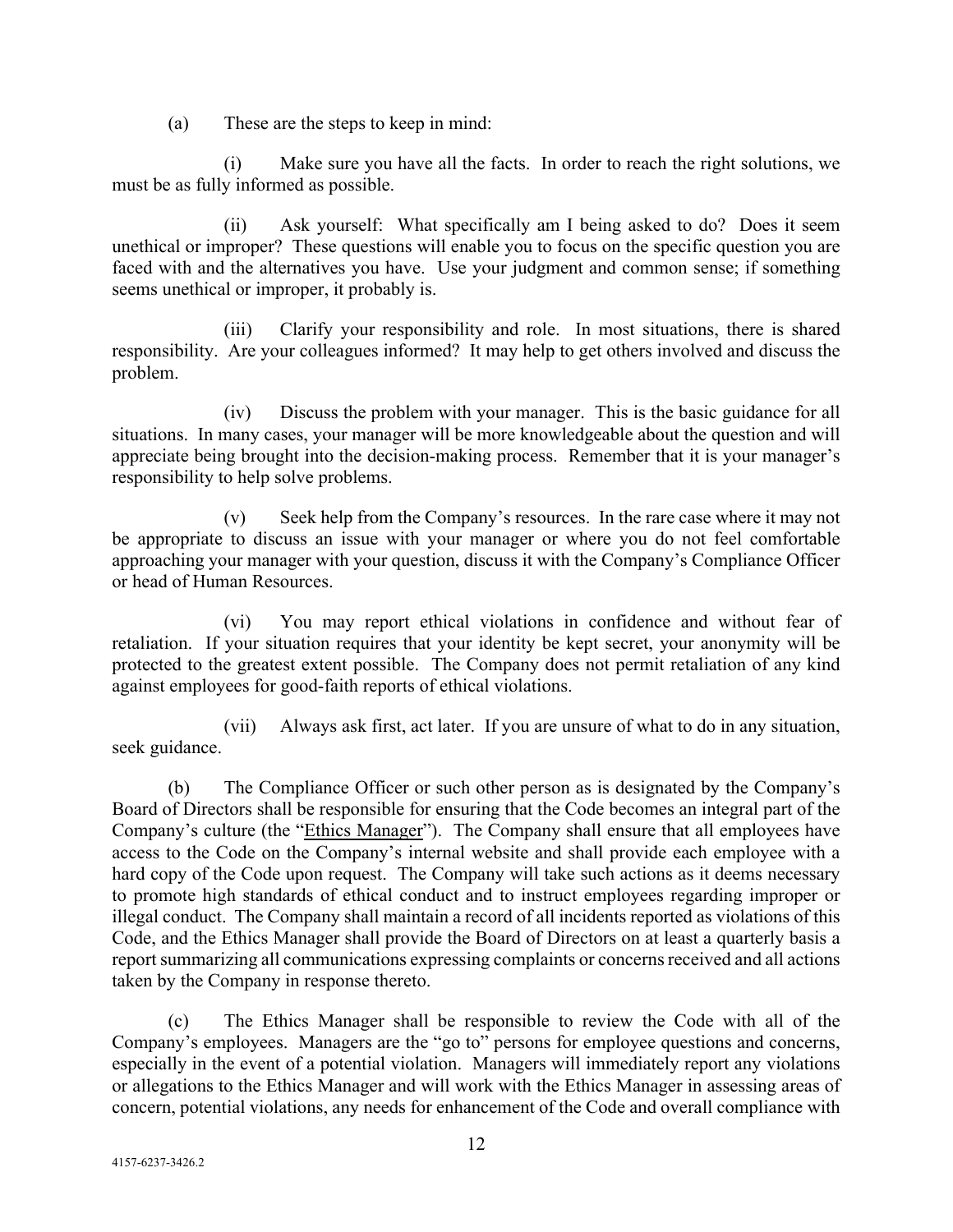the Code and other related policies. As noted previously, if it would be inappropriate to discuss the issue with your manager or if you are not comfortable discussing the issue with your manager, you should contact the Ethics Manager or use the Company's anonymous Whistleblowers reporting system that is accessible via a toll free phone number or through the internet. The Board of Directors is responsible for auditing the Company's compliance with the Code.

(d) When an alleged violation of the Code is reported, the Company shall take prompt and appropriate action in accordance with the law and regulations and otherwise consistent with good business practice. If the suspected violation appears to involve either a potentially criminal act or an issue of significant corporate interest, then the manager or investigator should immediately notify the Ethics Manager or use the Company's anonymous Whistleblowers reporting system that is accessible via a toll free phone number or through the internet. The Ethics Manager, another senior officer of the Company or the member of the Board of Directors, as applicable, shall assess the situation and determine the appropriate course of action. As part of this process, a person who is suspected of a violation shall be apprised of the alleged violation and shall have an opportunity to provide a response to the investigator. All actions or investigations in response to a violation shall be documented, as appropriate.

(e) The Ethics Manager together with the Company's Compliance Committee shall be responsible for implementing the appropriate disciplinary action in accordance with the Company's policies and procedures for any employee who is found to have violated the Code. The Chairman of the Board of Directors shall be responsible for implementing the appropriate disciplinary action for any officer or director who is found to have violated the Code. The Ethics Manager shall ensure that the disciplinary mechanisms described in this section shall be subject to annual review by the Board of Directors. In addition to imposing discipline upon persons involved in non-compliant conduct, the Company also shall impose discipline, as appropriate, upon individuals who fail to detect non-compliant conduct and upon individuals who fail to report known non-compliant conduct. Disciplinary action may include the termination of the employee's employment. Disciplinary action shall be documented, as appropriate.

(f) In the event of a violation of the Code, the Ethics Manager or the Chairman of the Board of Directors, as applicable, should assess the situation to determine whether the violation demonstrates a problem that requires remedial action as to Company policies and procedures. Such remedial action may include retraining Company employees, modifying Company policies and procedures, improving monitoring of compliance under existing procedures and other action necessary to detect similar non-compliant conduct and prevent it from occurring in the future. Such corrective action shall be documented, as appropriate.

# 24. **Waivers of the Code**

Waivers of the Code may only be granted by the Company's Compliance Officer in consultation with the Compliance Committee and will be reported to the Board or the Chairman of the Board; provided, however, that any waiver of the Code for executive officers or directors may be granted only by the Board or a Board committee. Any such waiver of the Code for executive officers or directors, and the reasons for such waiver, will be disclosed in the Company's public filings, as required by law or securities regulations.